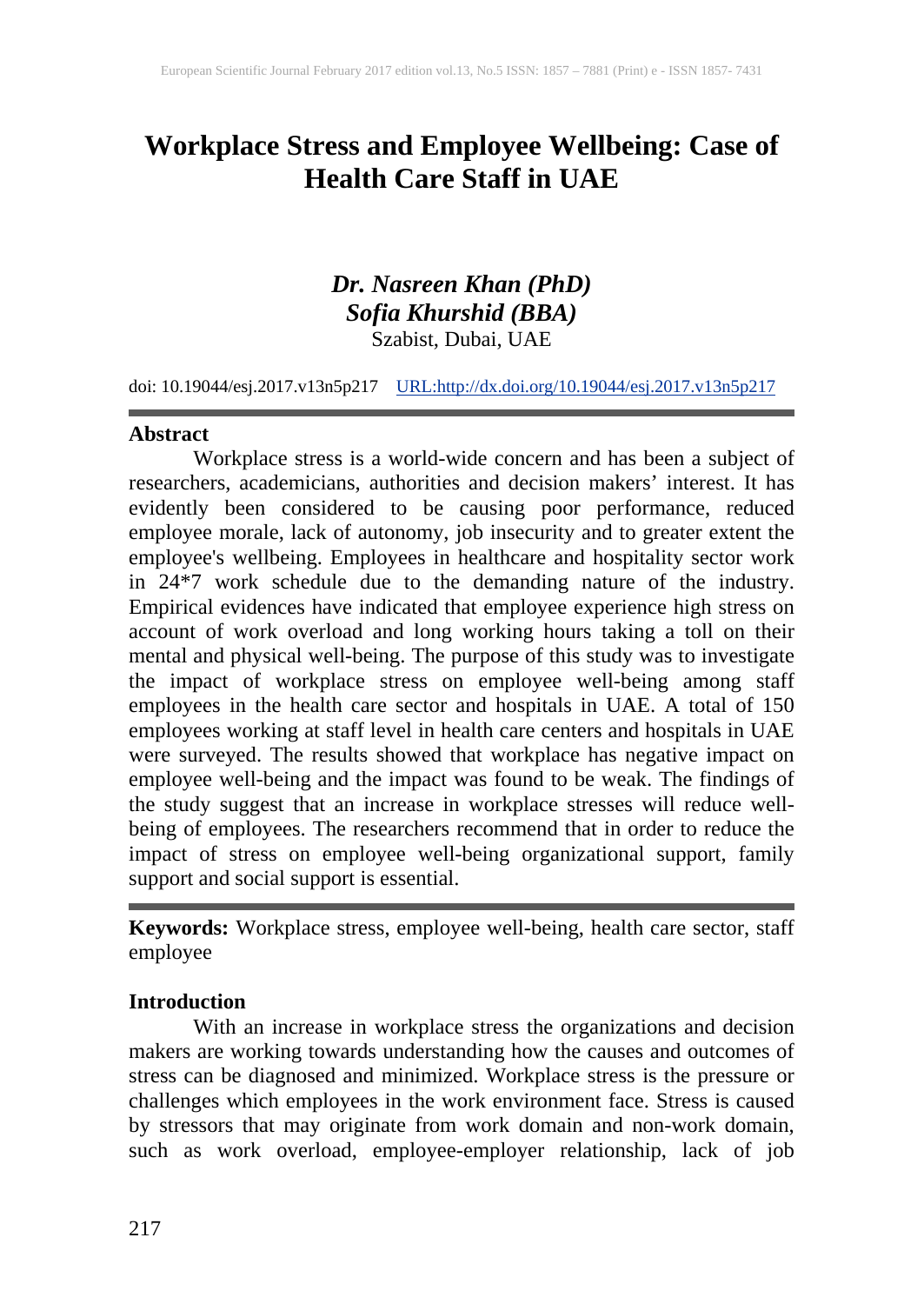autonomy, work schedule, lack of organizational support, poor quality of work and family life, lack of family and social support etc. According to a survey conducted in 2013 by American Psychological Association for Organizational Excellence it was found that work-related stress is a serious issue. More than one-third of working Americans outline that they were experiencing chronic work stress and about 36 percent state that their organizations provide sufficient resources to help them manage that stress. A research study conducted by Towers Watson in 2012 concluded that employees in UAE have a higher level of stress as compared to other countries, as employees in UAE are more concerned over there improper job financial conditions, and concerns over job insecurity. The result of the study showed 56% employees were concerned about their future finances, 42% of employees felt excessive pressure from their work, Moreover, only 45% of employees feel that the levels of stress at work are manageable for them which are still 8% less than the global average (Watson, 2012).Majority of U.A.E employees want a good work/life balance but are under too much stress. According to results of the survey conducted by Bayt.com (2013) in various organizations it was found that on an average working day, 49% of respondents in the UAE feel either under stress or under severe stress. Their respective firm states that in the Middle East and North region 23% of employees always work overtime or take work to home. The reasons 44% of the respondents gave was that it was a part of their job requirements, and 36% said that they wanted to be ahead of their projects, the 30% of the respondents said that they want to finish their deadlines. Only 60% of employees claimed they get support from their firms to manage stressors (Clancy, 2013). A research study was conducted in 3 main hospitals affiliated to Dubai health authority and was found that stress among physicians is more associated to socio demographics and UAE physicians experience higher stress in which females showed a higher stress score because females are primarily involved in traditional family roles as well. The results further indicate that the mean total stress score (48.9) was highest among age 40 to 50. (Al Mazrouei, Al Faisal, Hussein, El Sawaf & Wasfy, 2015). Stress related studies in medical and other supporting industries have always been given critical importance .This is mainly because they are primarily responsible for lives of others and there is very little room for any mistake. At the same time it's not just the doctors, medical practitioners ,nurses but the support staff also experiences stress on account of different demanding situations.

UAE health sector employed more than 13,500 people at various levels as per the statistics presented by UAE Health care Overview Q4 2013 report. Health care industry has been experiencing a lot of development including infrastructure, rise in number of specialty clinics and medical care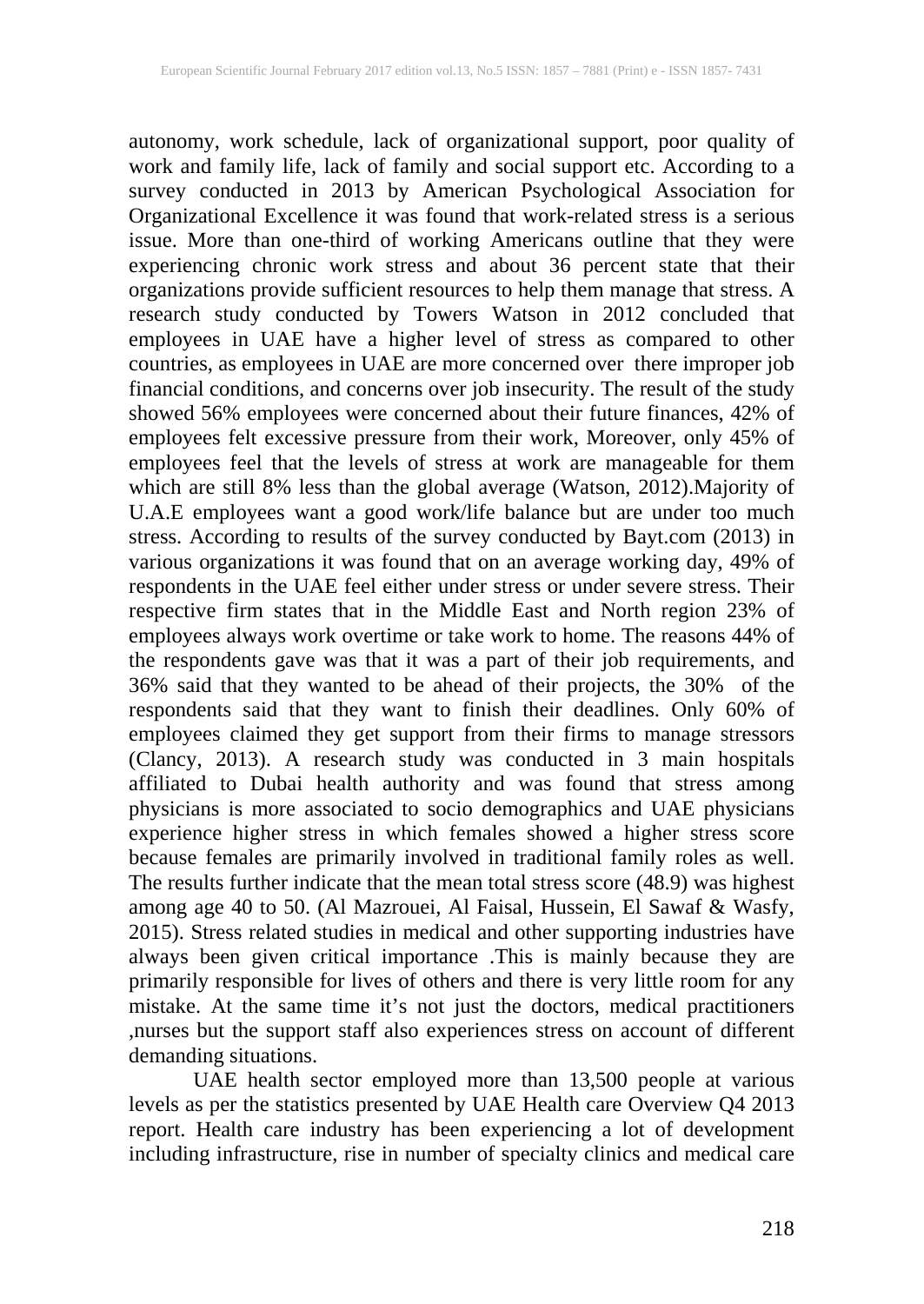centers in the recent times. It is very well known that this industry requires employees to work round the clock and fulfill the demands that the jobs entail. The stress generated if not managed effectively will put many lives at risk and thus causing irreparable damages to the stakeholders. Few research studies have been conducted in the past on similar Al Rasasi A. et. al. (2015) investigated work related stress among nurses in Dubai and AM Al Mazrouei et al (2015) also examined determinants of stress among physicians in Dubai. Both the research studies concluded that physicians and nurses experience high levels of work related stress. This research study focuses on investigating the work related stress experienced by staff employees and how it impacts on employee well-being. This research study will help organizations identify the workplace stressors that their employees experience and how it affects the wellbeing of the employees such as their physical and mental health, how it affects relations with other employees and the social circle such as family and friends.

#### **Workplace Stress and Employee Well Being**

Stress occurs when employees are not able to meet the deadlines or when there is excessive work and the time is limited to complete the work and other different factors. Employee well-being is related to health and wellness of employee .It is employer's responsibility to create a work environment that promotes employee well-being. Physiological well-being leads to mental well-being and together they help individuals to achieve work life balance. If the employee is satisfied and happy with the organization he/she is committed towards the organization and can easily balance their work-life. Most widely studied work place stressors are lack of organizational support, work overload, stressors, non-standard work hours ( including long work hours) etc.(Rowe,2011; Zohar, 1999; Ostraw, 2011&Shagvaliyeva&Yazdanifard, 2014). According to the past research findings, increasingly heightened expectations, lack of appropriate breaks and unrealistic deadlines, causes work related stress and it was found that different kind of people react to stress differently. (Shiamzu & Kosugi, 2003).Gender also plays a very important role in dealing with stressors like work overload. Females face severe stress when there is a conflict between organization and family life whereas males are stressed about roles in organization (Vagg, Spielberger, &Wasala, 2002). Employees who experience higher levels of self-reported "overwork" report a higher scale of stress and symptoms of depression, and poor health and self-care. Long working hours does not only affect personal life but it also has negative impact on employees' health. It evidently increases risks of accidents and affects work productivity and employees long term health in turn increasing cost to the organization. Ostraw (2011) reported that working for more than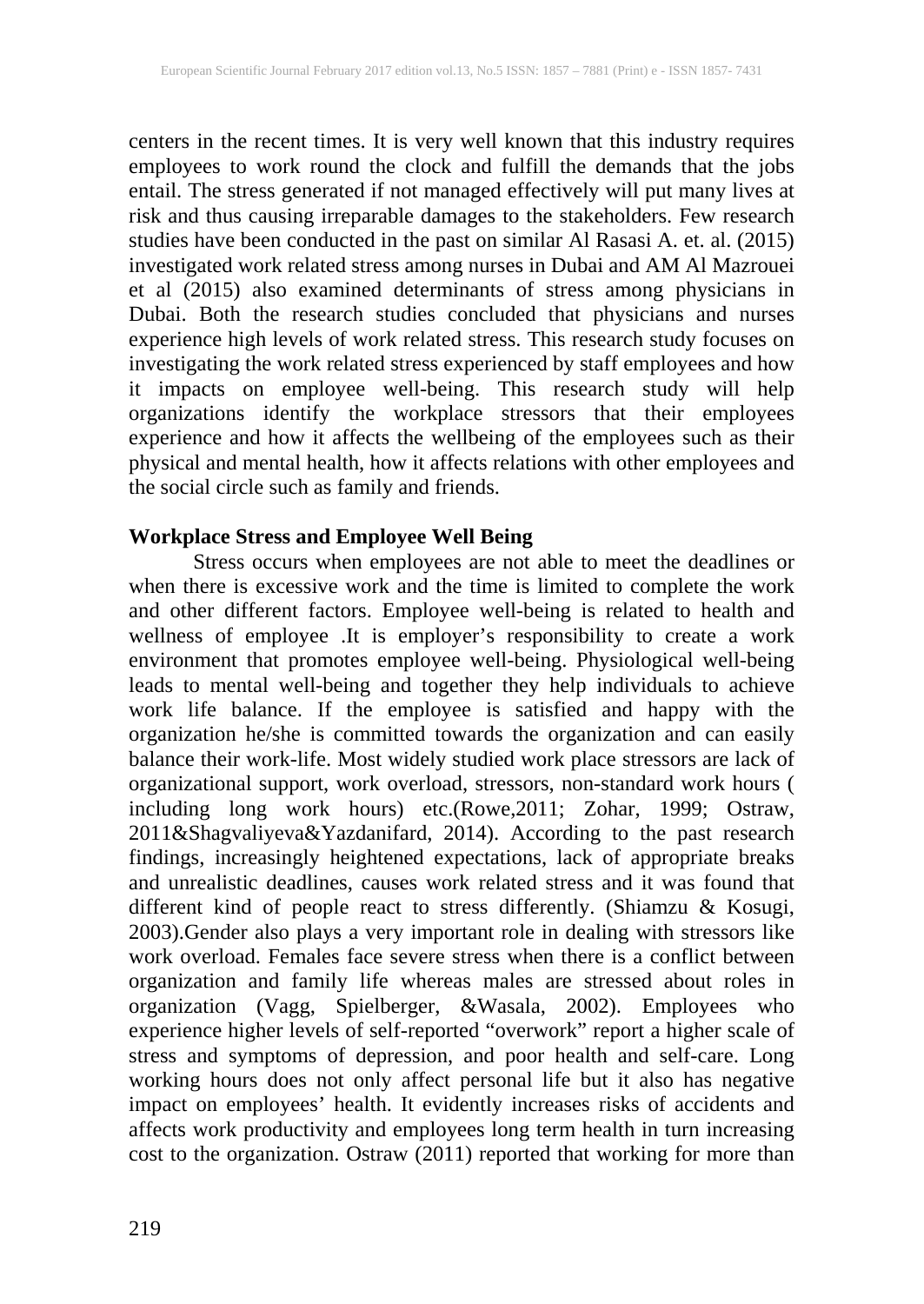11 hours can result into heart ailments thus negatively affecting employee's health and productivity levels. Many organizations have reduced their working hours and have implemented upon flexi work system in order to retain their talented employees. Research findings by Shagvaliyeva &Yazdanifard (2014) stated that employee well-being, mental & physical and personalwell-being, affects employee productivity and performance. Mental well-being is an important sign of a healthy life. If an employee is mentally ill it will result in poor behavior both at work and personal domain. Stress generated from work or other sources causes anxiety and depression resulting in poor performance of employees. Long term and excessive stress can be a serious threat for the well-being of an employee. When stress level rises it leads to drop in the employee performance, such as loss of time, workplace safety concerns, accidents, absenteeism increasing costs for their organizations. Stress caused on account of different and difficult work schedules interfere in employee's family life. The employees don't get enough time to spend with their families, and the stress caused on account of challenging work schedule also makes them physically and psychologically exhausted. The relationship between number of hours worked and burnout depends on the extent to which work schedule meets the need of the employers, her or his partner, and their children.

Empirical evidences have suggested that stress at workplace negatively affects the physical health of the employee. Excessive stress results into burnout and thus eventually leads to individual and organizational losses. Job stressors not only have negative impact on the physical but psychological health and family life as well such that the person is deviated from normal functioning. Excessive stress can lead to sudden cardiac death, tuberculosis and diabetes, psychological diseases like anxiety and depression and behavioural outcomes such as poor academic and work performance (Mishra and Kumari, 2009).According to the researchers organisational commitment is the moderator of stress. It is not only related to physical outcomes but also acts as a moderator for stressor- health relationship (Ahmed Shaikh, 2013). Commitment towards the organisation enables the employees to see direction and add meaning to their work. It also provides employees with a feeling of belonging and stability (Memoona Akram, 2013). Some researchers argue that employee perceptions of their employer's commitment to them act as a buffer when they are challenged by stressful working conditions. The reality of working life is that employee tends to balance work life and personal life which can have positive or a negative spillover effect on their work and Wellbeing. A research study was conducted to investigate the relationship between perceived job stress, job pressure and job threat on the wellbeing of employees by Bell, Rajendran & Theiler (2012), it was found that perceived job stress was strongly and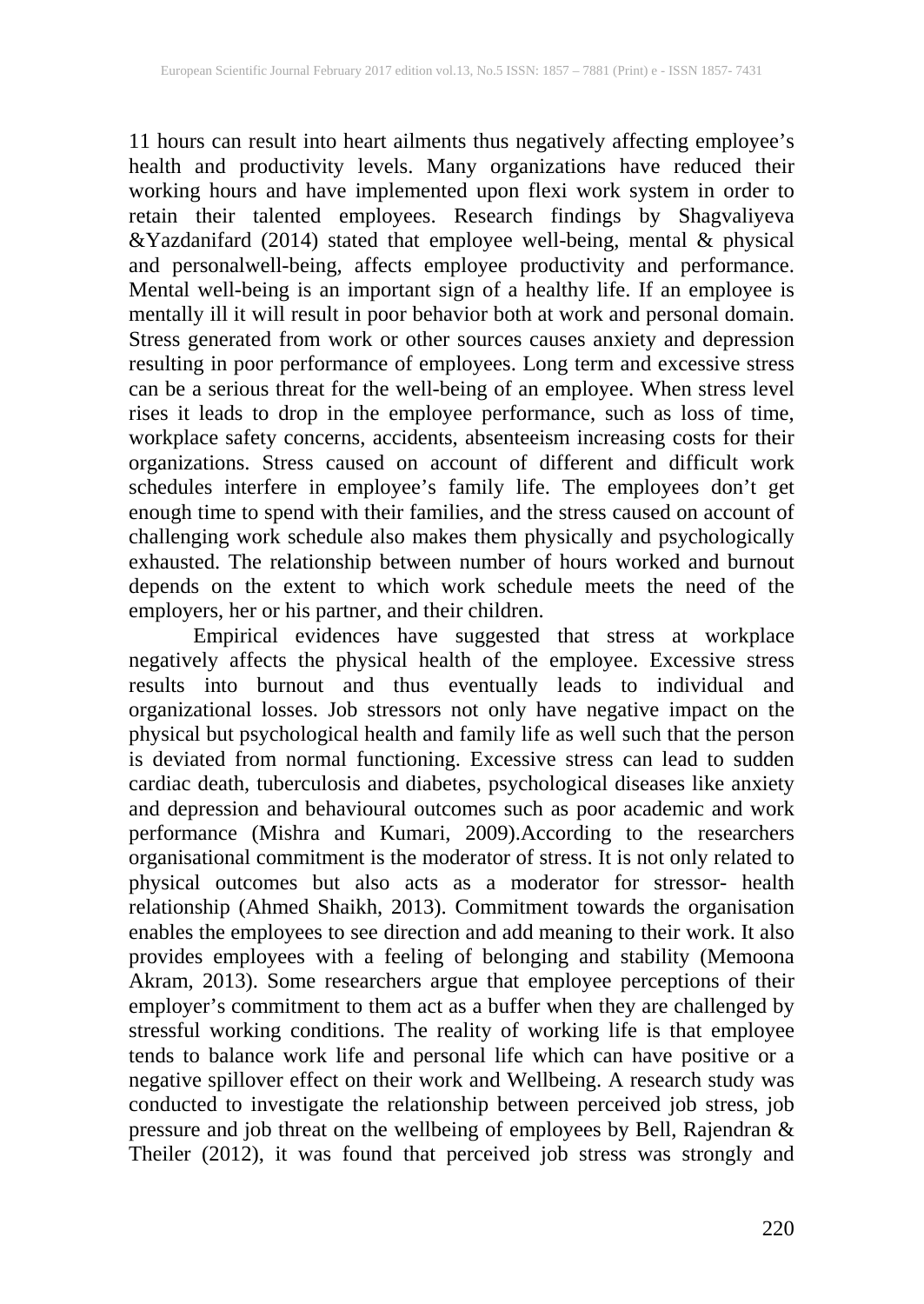negatively related to work life balance thus having a negative relationship to well-being to employees but had a weaker positive relationship to the illbeing of employees. When employees are faced with immediate perceived stress such as shorter deadlines, it affects their personal lives and anxiety levels at a short term level and not in the long term thereby not affecting their well –being in the long term (Bell, Rajendran &Theiler, 2012). Thus based upon the critical review of related literature in line with the purpose of the study the following hypotheses will be tested.

**Ho:** Workplace stress has no impact on employee wellbeing.

**H1**: Workplace stress has an impact on employee wellbeing

#### **Methodology**

Questionnaire was distributed among 240 respondents among hospitals and clinics in the Emirates of Sharjah, Dubai and Abu Dhabi. A total of150 respondents working in different health care centers and hospitals completed the survey. The survey was conducted among the support staff employees. The staff employees identified was mainly the administrative staff, helpers, cleaners, drivers, peons, security personnel, customer support executives' etc. The data was collected cross- sectional, through online and physical distribution of questionnaire. The questionnaire was developed using items from the following pre validated measures valid; work stress scale used by the American institute of stress (2011) and Stress in Workplace Scale by American Psychological Association (2011). The employee wellbeing scale and workplace stress scale will be taken from University and College Union (2013). The questionnaire consisted socio demographic questions namely the gender of the respondent, average hours worked per week, mode of employment, and years working at the position. The rest of the items were specific to the variables of research interest.

|                               | Table 1 Demographics  |    |      |
|-------------------------------|-----------------------|----|------|
|                               | category              | n  | $\%$ |
|                               | Male                  | 83 | 55   |
| Gender                        | Female                | 67 | 45   |
|                               | Less than 30          | 26 | 17   |
|                               | $31-40$ hours         | 29 | 19   |
| Average hours worked          | $41 - 50$ hours<br>42 |    | 28   |
| (per week)                    | 51 hours and above    | 53 | 36   |
|                               | Contractual           | 61 | 41   |
| Mode of Employment            | <b>Full Time</b>      | 89 | 59   |
|                               | $0-2$ years           | 44 | 29   |
|                               | $2 - 4$ years         | 36 | 24   |
|                               | $4 - 6$ years         | 16 | 11   |
| Years working at the position | 6 years and above     | 54 | 36   |

#### **Results**

221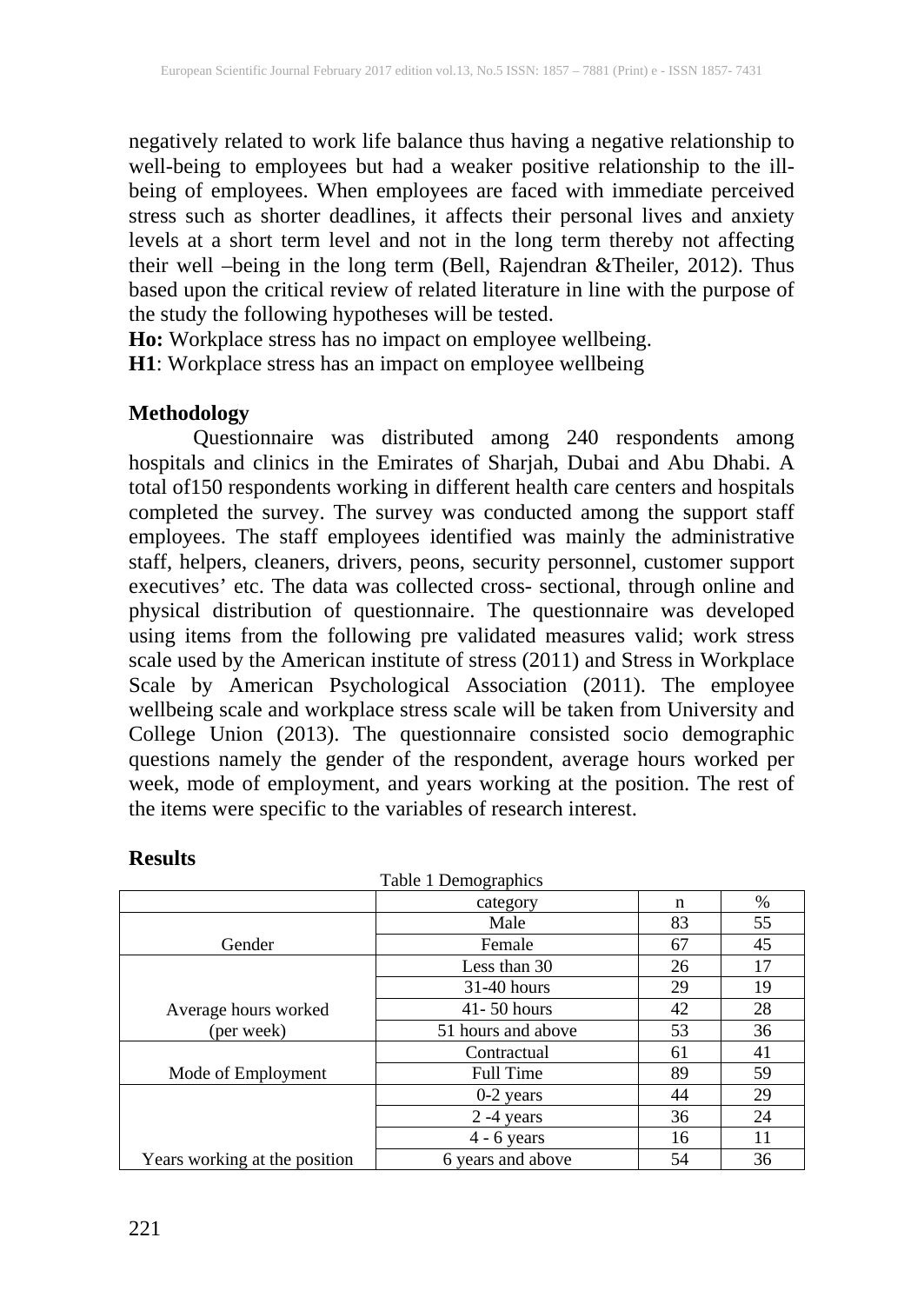| Table 2 Model Suillinary |          |                          |                            |  |
|--------------------------|----------|--------------------------|----------------------------|--|
|                          | R Square | <b>Adjusted R Square</b> | Std. Error of the Estimate |  |
| $224^{\rm a}$            | ).05     | 1.044                    | $0.5367^{\circ}$           |  |

| Table 3 ANOVA |         |     |        |       |                |
|---------------|---------|-----|--------|-------|----------------|
| Model         | Sum of  | df  | Mean   | F     | Sig.           |
|               | Squares |     | Square |       |                |
| Regression    | 2.245   |     | 2.245  | 7.794 | $.006^{\circ}$ |
| Residual      | 42.634  | 148 | 0.288  |       |                |
| Total         | 44.879  | 149 |        |       |                |

 $T_{c}$  1.1.  $2 M_{c}$  1.1.  $C_{c}$  summary

| Table 4 Coefficients |            |                                    |            |              |          |      |
|----------------------|------------|------------------------------------|------------|--------------|----------|------|
| Model                |            | <b>Unstandardized Coefficients</b> |            | Standardized |          | Sig. |
|                      |            |                                    |            | Coefficients |          |      |
|                      |            |                                    | Std. Error | Beta         |          |      |
|                      | (Constant) | 4.885                              | .300       |              | 16.283   | .000 |
|                      | WS mean    | $-.274$                            | .098       | $-.224$      | $-2.792$ | .006 |

Table 1, represents the demographics descriptive statistics. Looking at it most of the respondents total 53 (36%) work for more than 51 hours and more per week. This indicates that many of them may be stressed because of long work hours and looking at the industry that they are working in, the employees will be required to work for extra hours. The model summary as presented in table 2 ,indicates that the correlation coefficient R value is 0.224.The coefficient of determination is 0.05 shows indicating very weak variance caused on employee well-being on account of work place stress. The adjusted R square is 0.044 which is close to R square and indicates minimal shrinkage in R square. Table 3 represents ANOVA results , the F value being 7.794 indicates acceptance of alternate hypothesis that is workplace stress has an impact in wellbeing but the impact is weak the findings are significant at p=0.006 which is less than 0.05 which further indicates acceptance of alternate hypothesis. Hence alternate hypothesis is accepted and the findings are statically significant. In table 4, the mean value -.274 shows that responses of workplace stress are more towards disagree. The beta value is -0.224 which indicates there is weak negative impact between workplace and employee wellbeing. Standardized coefficient shows that for 1unit change in workplace stress there is a -.224 change in employee well-being. The unstandardized coefficients indicate that for a cross sectional data like this, 1raw unit change in the workplace stress has -0.274 impacts on employee wellbeing. The scatter diagram indicates the relationship between the two variables. The slope value is -0.274 moving negatively downwards from left to right. The trend line shows that workplace stress has a weak impact to employee well-being.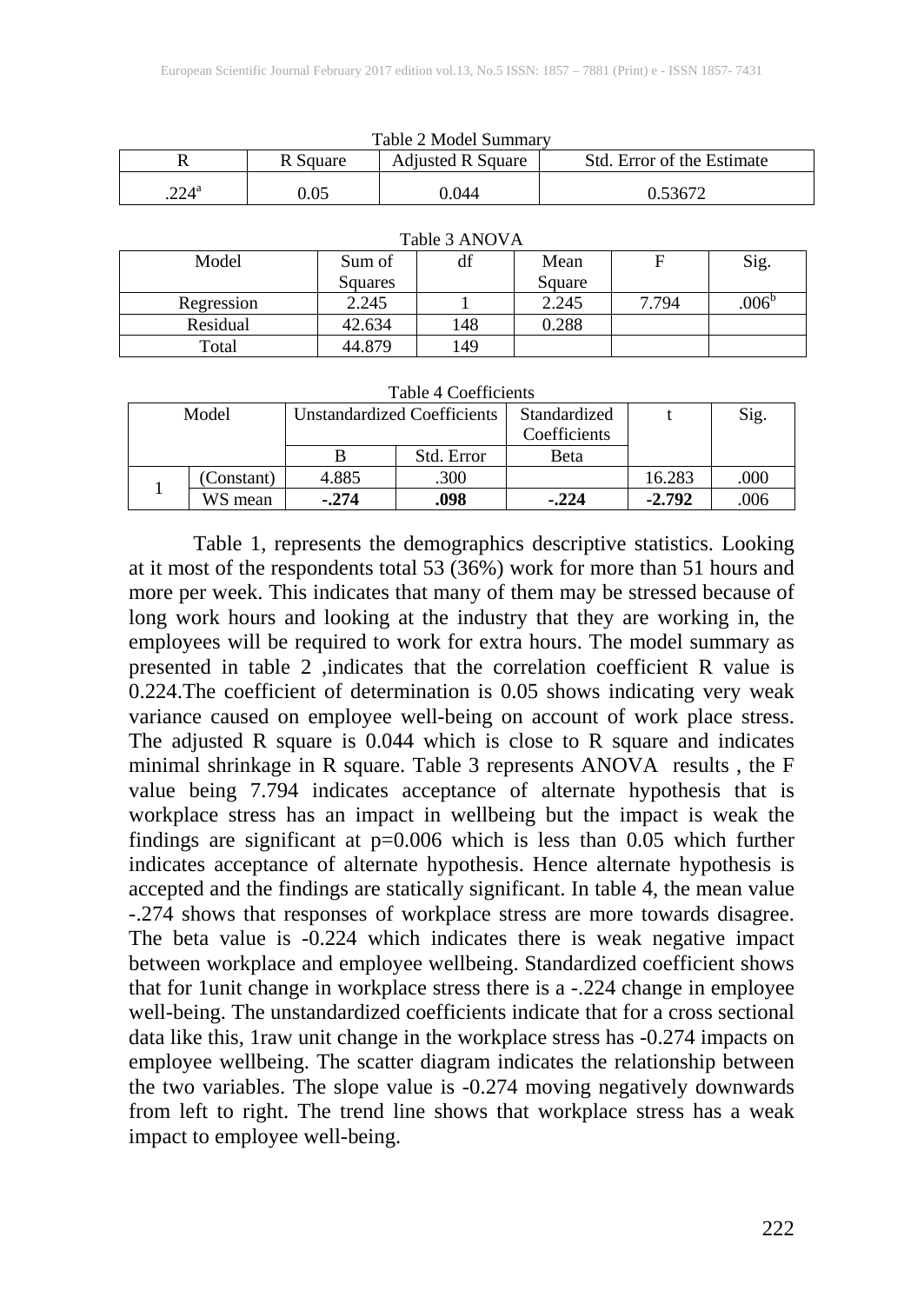

#### **Discussion**

Based on the results of the study, the researchers conclude that there is an impact between work place stress and employee well-being but the impact is weak. An increase in workplace stress will reduce well-being of employees. Bell, Rajendran & Theiler (2012) in their research study among Australian academicians have concluded that when employees are faced with immediate perceived stress such as shorter deadlines, it affects their personal lives and anxiety levels at a short term level and not in the long term thereby not affecting their well –being in the long term . Their research findings showed negative impact of workplace stress on employee well-being. Workplace stress is not the only predictor employee wellbeing; other factors such as changes in the organization, job insecurity, non-work related stress etc. may also affect employee well-being. The findings of this research study may not be conclusive but definitely the constructs of the study are of importance from personnel aspects. A bigger sample may be helpful in further strengthening the findings of the current research. At the same time socio demographic aspects have been evidently affecting perceived workplace stress as concluded by Al Mazrouei A. et al (2015). Flexible work schedules are important for employees to have a work life balance.in order to minimize it the individual as well as the organizational responsibility. Assistance and support from supervisors, coworkers help minimize workplace stress.it is the responsibility of organization to take care of the wellness of employees in order to ensure appropriate productivity and performance and work life balance. In order to improve employee wellbeing jobs need to be redesigned, such as flexibility in job, flexible work schedules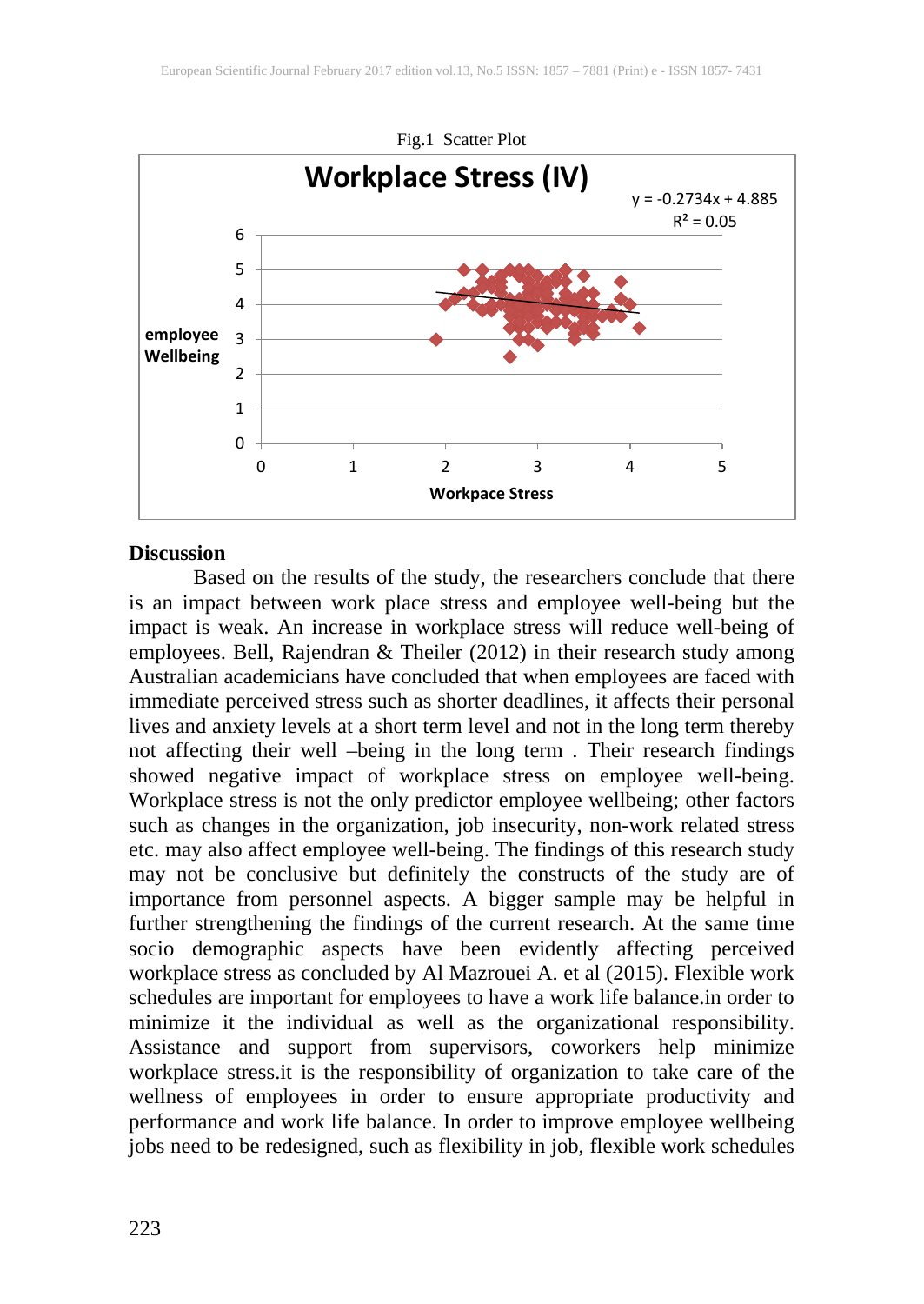and provision of good rewards and compensation packages to employees. Growth and development of employees are also important in order to improve the psychological well-being of employees. This can be done by developing support and mentorship programs with senior supervisors (Zhang and Tan, 2012).Moreover celebration after completing a big project and team building activities add more purpose to life and improve psychological wellbeing of employees.

### **Implications**

Working towards ensuring stress is not affecting employee wellbeing both in short and long term is a collective responsibility of employeeemployer and authorities. Lot of measures have been recommended and to a considerable extent implemented include flexible work schedules, promoting employee involvement in work related decisions, organizational and supervisory support extended, training and counseling sessions to help in coping with stress etc.It is the responsibility of organization to take care of the wellness of employees in order to ensure appropriate productivity and performance and work life balance. Industry specific stress management strategies need to be developed by the decision makers. Researchers need to conduct investigations that will help in improving overall effectiveness of organizations by minimizing the negative outcomes.

### **References:**

- *1.* Abercomby, M. (2007). *A Report on the Importance of Work-Life Balance*.Retrieved from: http://www.bia.ca/articles/AReportontheImportanceofWork-LifeBalance.htm
- 2. Al Rasasi, A., Al Faisal, W., El Sawaf, E., Hussain, H. & Wasfy, A.( 2015). *Work-Related Stress among Nurses Working in Dubai, a Burden for Healthcare Institutions* .American Journal of Psychology and Cognitive Science.Vol. 1, No. 2, 2015, pp. 61-65
- 3. American Psychological Association. (2013). *Coping with stress at work* .Retrieved from: [http://www.apa.org/helpcenter/work](http://www.apa.org/helpcenter/work-stress.aspx)[stress.aspx](http://www.apa.org/helpcenter/work-stress.aspx)
- 4. American Institute of Stress. (2011).*The Workplace Stress Scale.* Retrieved from: https://teorionline.files.wordpress.com/2011/04/unit-3-the-workplace-stress-scale.pdf
- 5. Bell,A. ,Rajendran ,D. & Theiler. (2012). *Job Stress, Wellbeing, Work-Life Balance and Work-Life Conflict Among Australian Academics*. Electronic Journal of Applied Psychology*.* 8(1), pp 25- 37.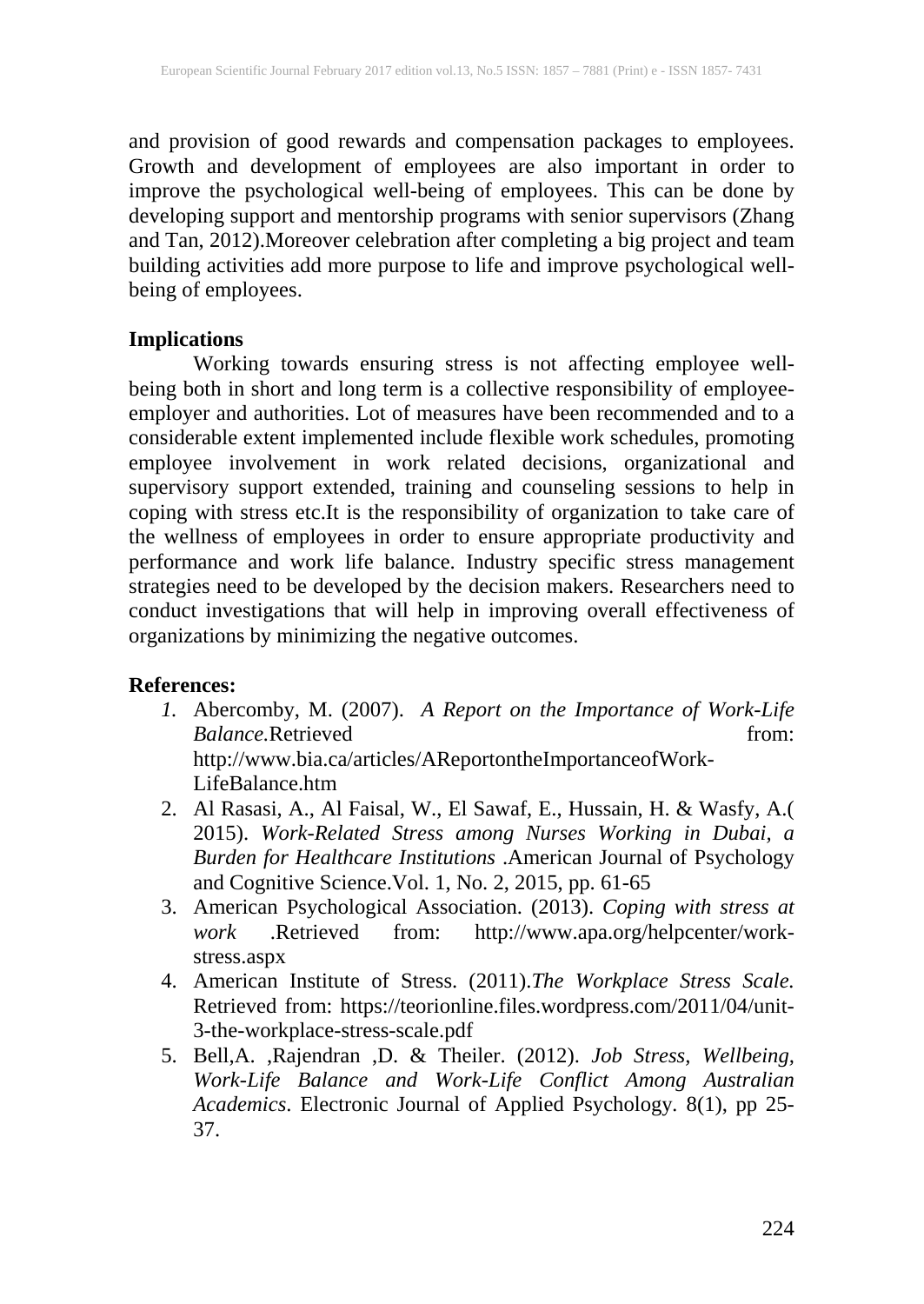- 6. Clancy, R.(2013). *UAE Employees Want Work/Life Balance But*  $Stressed.$ http://www.expatforum.com/dubai/uae-employees-want-worklifebalance-but-many-admit-to-being-stressed.html
- *7.* Kinaman & Wray .(2013) .University and College Union.Higherstress*.A Survey Of Stress And Well-Being Among Staff.* Retrieved [http://www.ucu.org.uk/media/pdf/4/5/HE\\_stress\\_report\\_July\\_2013.p](http://www.ucu.org.uk/media/pdf/4/5/HE_stress_report_July_2013.pdf) [df](http://www.ucu.org.uk/media/pdf/4/5/HE_stress_report_July_2013.pdf)
- 8. Kumari, Dr. Patiraj and Mishra, Richa, (2009). *Effect of Job Stress and Personal Life Stress on Mental Health and Job Outcomes of Medical Professionals* .Available at SSRN: https://ssrn.com/abstract=1437409 or http://dx.doi.org/10.2139/ssrn.1437409
- 9. Kumari & Mishra. (2009). *Knowledge and Practices of General Practitioners Regarding Psychiatric Problems Industry.* Psychiatry Journal, 18-1, pp. 22-26
- 10. Shagvaliyeva, S. &Yazdanifard (2014). *Impact of Flexible Working Hours on Work-Life Balance.* American Journal of Industrial and Business Management*.* Vol.4*,* pp20-23.
- 11. Ostraw, N. (2011).*Work Days of 11 Hours Boost Risk for Heart Disease, Study Says*. Retrieved from:http://www.bloomberg.com/news/articles/2011-04-04/workdays-of-11-hours-boost-risk-for-heart-disease-study-says
- 12. Shagvaliyeva, S. & Yazdanifard. (2014*). Impact of Flexible Working Hours on Work-Life Balance* . American Journal of Industrial and Business Management. Vol.4*,* 20-23.Retrieved from: <http://dx.doi.org/10.4236/ajibm.2014.41004>
- 13. Shimazu, A., & Kosugi, S. (2003). *Job Stressors, Coping, and Psychological Distress Among Japanese Employees: Interplay Between Active And Non-Active Coping*. Work & Stress. 17(1) ,pp38- 51
- 14. Shaikh, A., Akram, Rizwan, Kousar & Malik .(2013). *The Impact Of Job Stress: An Imperative Insight Into The Banking Sector*. Journal of Public Administration and Governance, vol. 3.
- 15. Vagg, P. R., Spielberger, C. D., &Wasala, C. F. (2002). *Effects Of Organizational Level And Gender On Stress In The Workplace.* International Journal of Stress Management*.* Vol*.*9, pp243-261.
- 16. Watson. (2012). *Engagement at Risk: Driving Strong Performance in a Volatile Global Environment.* Retrieved from: http://www.towerswatson.com/assets/pdf/2012-Towers-Watson-Global-Workforce-Study.pdf